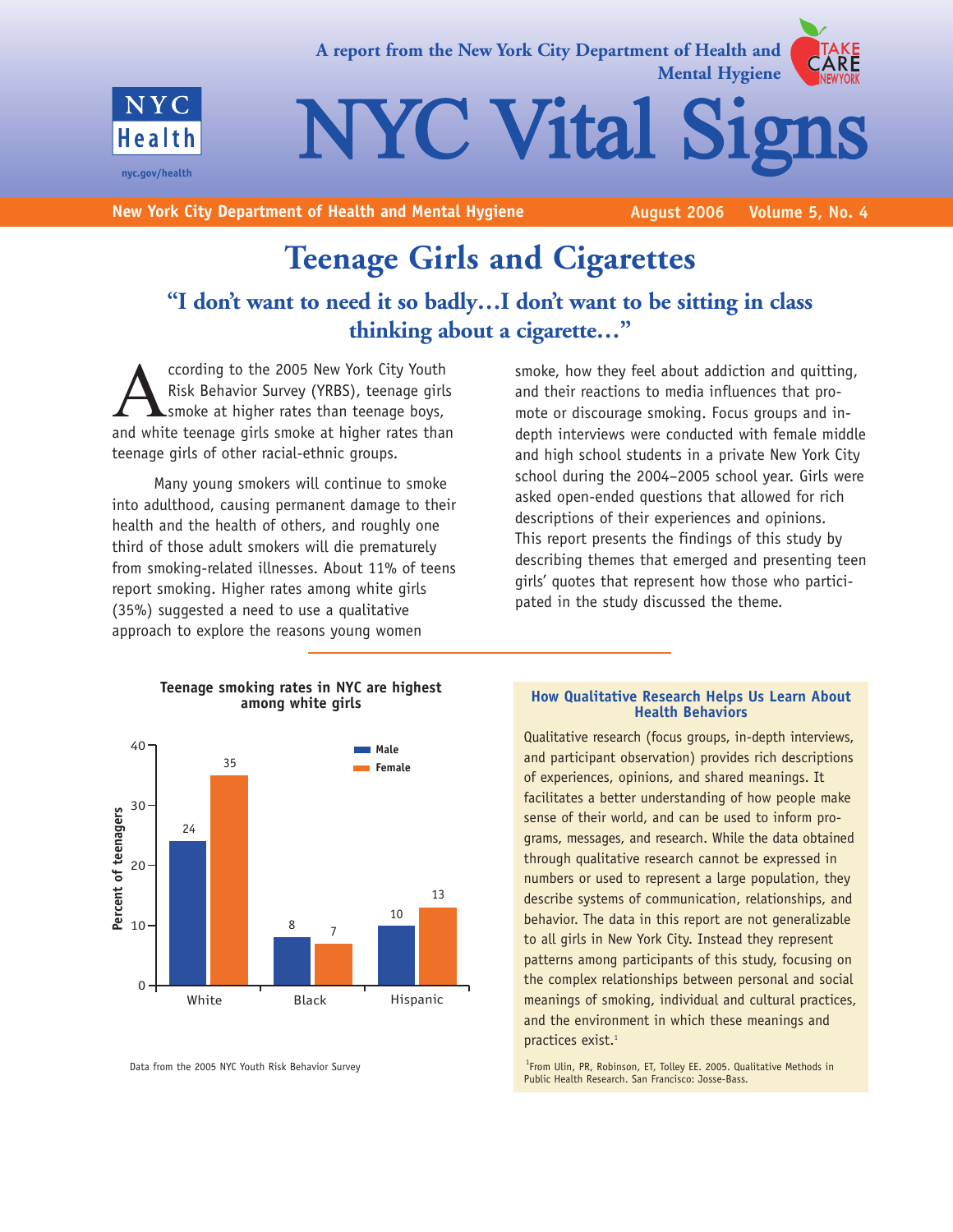## **Why Smoking Appeals to Teenage Girls**

**Girls' Smoking Behaviors**

**Participants feel that cigarettes demonstrate a level of experience, rebelliousness, and sophistication.**

**The young women in this study think of cigarettes as accessories. Because of their cost, the girls see them as luxury items that portray wealth and elevated social status.** 

**The participants see smoking as a way to meet people, especially older kids, and to be part of a social group.** 

"When you're a smoker here, you have a clan... It's a way to meet people and I've made so many friends since I've been here by smoking..." *(Regular smoker, 11th grade)*

"... it's like a certain image of ... being able to dish out \$8 to buy a pack of cigarettes, and it just goes with everything, you know, your perfectly polished hands..." *(Regular smoker, 11th grade)*

"Something as small as smoking a cigarette can lend an entire image to someone who doesn't even know you. When I see a girl smoking, it lends the image of someone who's like very open for everything or very experienced..."*(Regular smoker, 10th grade)*

> **The teen girls in this study smoke as a way to relieve stress, anger, or depression.**

"Sometimes I'll be like, 'Oh my God I'm really stressed. I want a cigarette,' just because word of mouth is cigarettes, you know, decrease stress or whatever and who knows if that's true, but it's something to do." *(Regular smoker, 12th grade)*

**Participants rarely reported starting smoking to lose weight, but for regular smokers, the threat of gaining weight was a reason to continue smoking.**

Interviewer: "Can you put your finger on why you continue to smoke?"

Participant: "I don't want to get fat." *(Regular smoker, 11th grade)*

**Most participants tried their first cigarette with friends and were often initiated into smoking by older kids.**

**Even those participants who had never tried cigarettes admitted they would try smoking out of curiosity.**

**Many participants described learning the "correct" way to smoke from friends and teaching their lessexperienced peers about smoking.**

"I was... at my best friend's house who had an older sister... and one of her friends was like, 'Oh, you want a cigarette?' and me and my friends were like, 'sure' and that was that." *(Occasional smoker, 12th grade)*

"There are things that you kind of expect yourself, as a teenager, to try at least once. Or other people will expect teenagers to try at least once... I'm pretty sure cigarettes is one of those things, where between 14 and 21 you have to try it." *(Non-smoker, 9th grade)*

"This is what I told my friend, because she looked really funny smoking. You hold it ... in between the top of your finger and the top knuckle, and you hold just a little bit of the cigarette within your fingers..." *(Regular smoker, 10th grade)*

#### **Teenage Girls' Reasons to Smoke**

- **●** The teenage girls in this study think cigarettes make them look experienced, rebellious, and sophisticated.
- **●** Participants see cigarettes as accessories and luxuries, not unlike handbags and shoes.
- **●** Smoking helps the girls in this study fit in with their friends and socialize with older kids.
- Participants see smoking as a way to deal with stress and depression.
- **●** The girls in this study continue smoking because they're afraid they'll gain weight if they quit.

**Some of the teen girls in the study steal cigarettes from parents, buy them using fake IDs, or ask adults to buy them. However, it is not uncommon for stores to sell cigarettes to underaged people.**

"There's an amazing place in the Village and they're notorious for just not carding ever." *(Regular smoker, 10th grade)*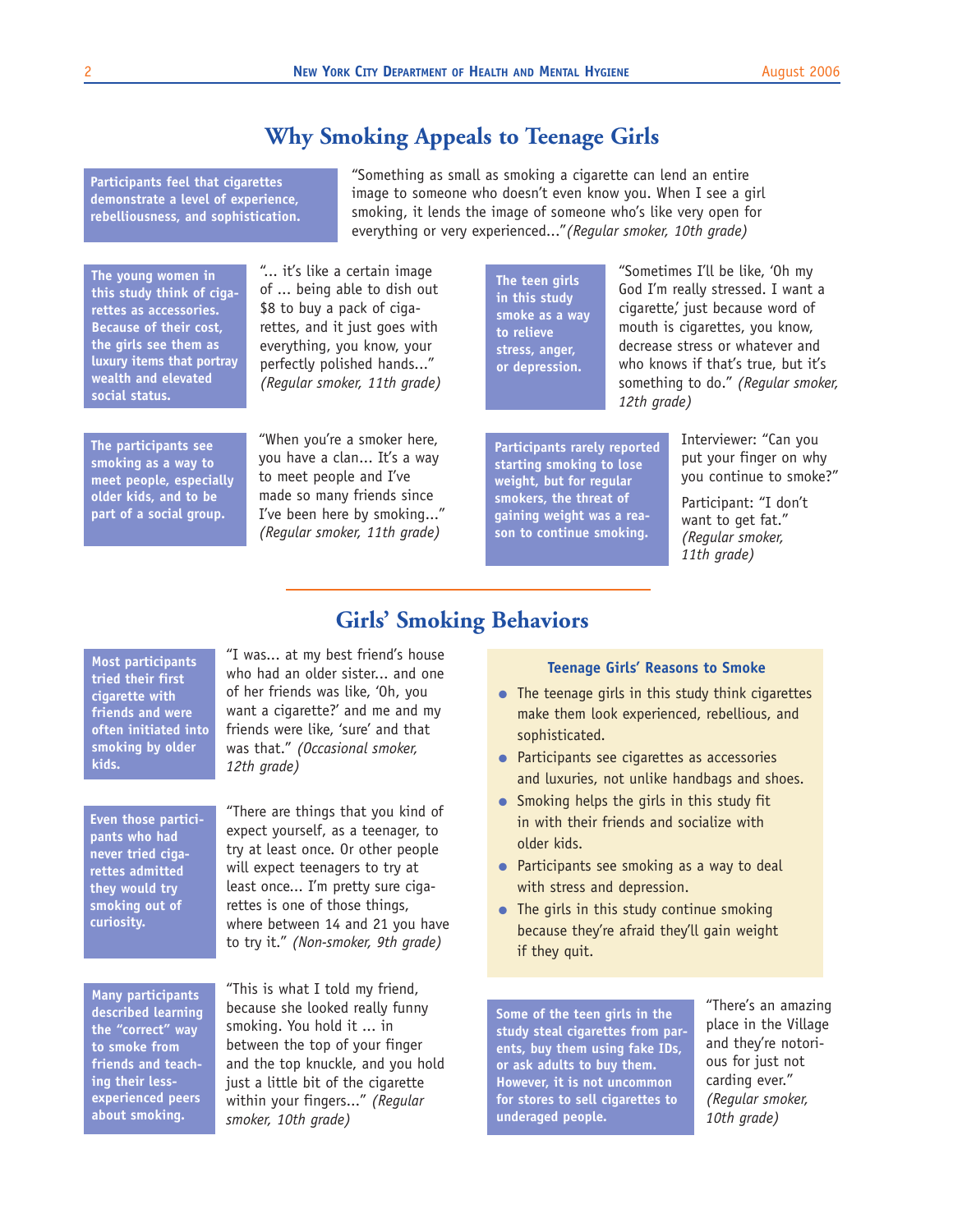### **Media Images and Smoking**

**Participants mentioned many media sources, such as books, movies, and magazines, as being inspirations for their smoking behavior. Nearly every participant, whether or not she smoked, mentioned the television show, Sex and the City, as being very influential.** 

**When asked what kinds of anti-smoking messages people their age would listen to, the girls in the study said that it was important that messages come from either a peer or an adult who has experienced the pressure to smoke and whom teenagers respect. Messages should not be preachy, and should acknowledge that young females are savvy consumers of media.**

"Whenever I think of how to smoke, it's the way Sarah Jessica Parker exhales, and I'm like obsessed with her, I love her, and the way she exhales is very memorable. She kind of... elongates her neck and exhales into the air…" *(Regular smoker, 10th grade)*

"I mean, I think it's better for it to come from other kids. I think you need a part that says this is why it's bad for you and this is why you like shouldn't do it. But then I think you also need a part that makes you actually think about it, you know... And you don't want stupid videos about like peer pressure and stuff... you just need something that's not fake." *(Non-smoker, 9th grade)*

## **Addiction and Quitting**

**While participants don't worry about addiction when they start smoking, regular smokers fear the possibility of dependence.**

"I've only once had like this crazy craving like, 'Oh my God, I've got to have a cigarette.' I didn't and I was like, 'Oh my God if I am getting addicted this is bad. I have to not have one for awhile.' I really don't want to be addicted to cigarettes." *(Regular smoker, 12th grade)*

**Many of the teenage girls in the study are already addicted.**

"I get claustrophobic on the subway. I have stomach cramps. I get blurry. My head gets all jumbled and I can't focus on anything. I get really cranky, you know? I have a really hard time trying to not smoke." *(Regular smoker, 11th grade)*

**Most of the participants who smoked regularly expressed a desire to quit smoking, but few had a plan of how to go about it.**

"I'm cutting back gradually. Like, honestly, I don't need to quit all the way. If I have one cigarette a day, I would be very, very pleased. But if I have an occasional cigarette, I'm fine with that. I just don't want to buy packs. I don't want to need it so badly. I don't want to be sitting in class thinking about a cigarette, you know?" *(Regular smoker, 11th grade)*

#### **Teenage Girls' Reasons Not to Smoke**

- **●** Participants express individuality through choosing not to smoke.
- **●** Participants are afraid of becoming addicted and smoking into adulthood.
- **●** For some of the girls in the study, there is peer pressure to stay away from smoking.
- **●** Participants understand the health consequences of smoking.
- **●** Many of the teens in the study have watched family members battle smoking-related illnesses.